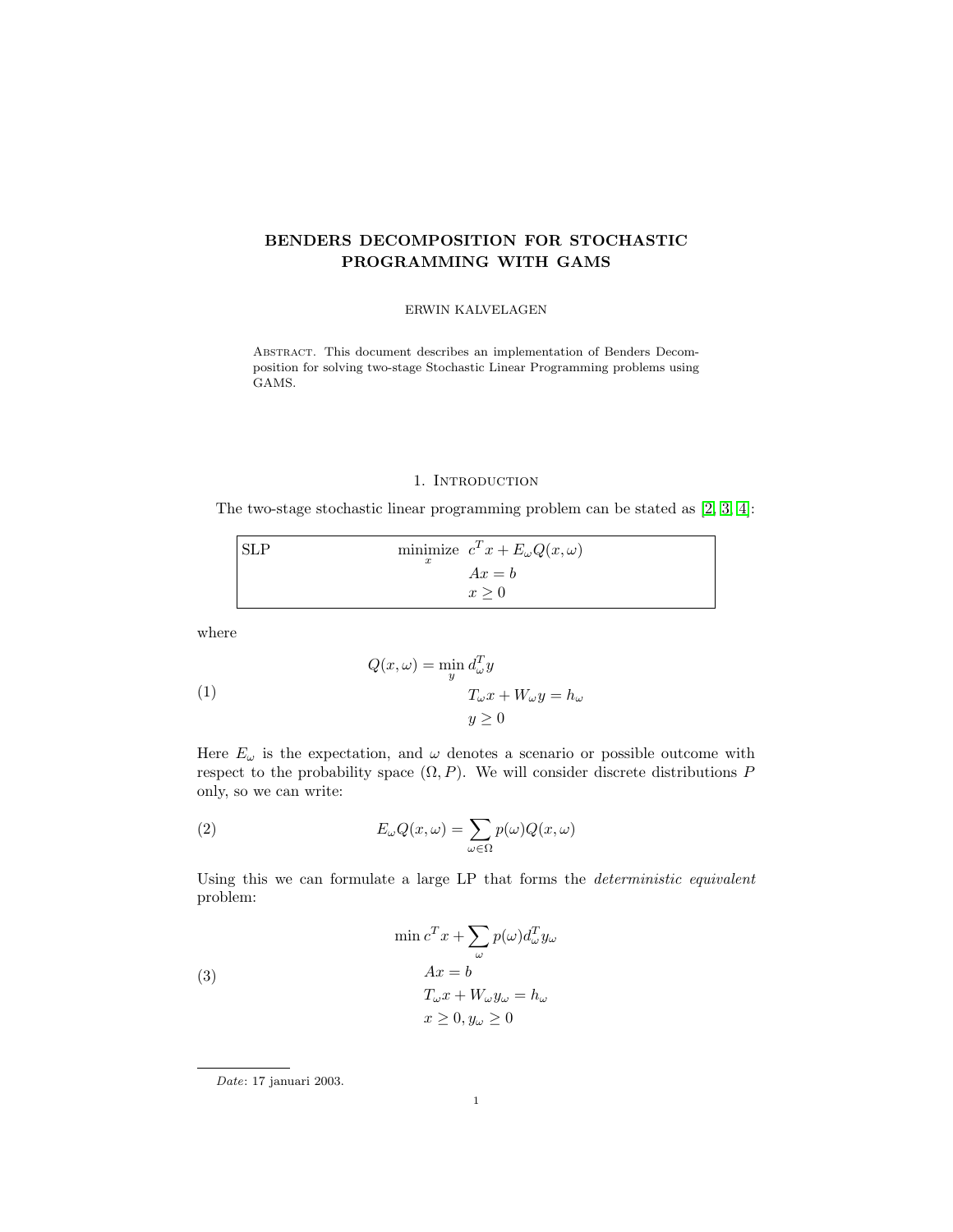The structure of equation  $T_{\omega}x+W_{\omega}y_{\omega}=h_{\omega}$  is called L-shaped, which can be made visible by writing it out:

(4) 
$$
T_1x + W_1y_1 = h_1 \n T_2x + W_2y_2 = h_2 \n T_3x + W_3y_3 = h_3 \n \vdots \n T_Kx + W_Ky_K = h_K
$$

## 2. Benders Algorithm

The Benders' algorithm[\[1,](#page-9-3) [7\]](#page-9-4) to solve this problem can be formulated as follows (we largely follow the notation in[\[6\]](#page-9-5)).

## Step 1: Initialization

 $\nu := 1$  {Iteration number}  $UB := \infty$  {Upper bound}  $LB := -\infty$  {Lower bound} Solve initial master problem:

$$
\min c^T x
$$

$$
Ax = b
$$

$$
x \ge 0
$$

 $\overline{x}^{\nu} := x^*$  {Optimal values}

(5)

# Step 2: Sub problems

for  $\omega \in \Omega$  do

Solve the sub problem:

 $\min d_{\omega}^T y_{\omega}$  $W_{\omega}y_{\omega} = h_{\omega} - T_{\omega}\overline{x}^{\nu}$  $y_\omega \geq 0$ (6)

 $\overline{y}^{\nu}_{\omega} := y^*_{\omega}$  {Optimal values}  $\overline{\pi}^{\nu}_{\omega} := \pi^*_{\omega}$  {Optimal dual values} end for  $UB := \min\{UB, c^T \overline{x}^{\nu} + \sum_{\omega \in \Omega} p_{\omega} d_{\omega}^T \overline{y}^{\nu}_{\omega}\}\$ 

Step 3: Convergence test if  $(UB - LB)/(1 + LB) \leq TOL$  then Stop: required accuracy achieved Return  $\bar{x}^{\nu}$ end if

Step 4: Master problem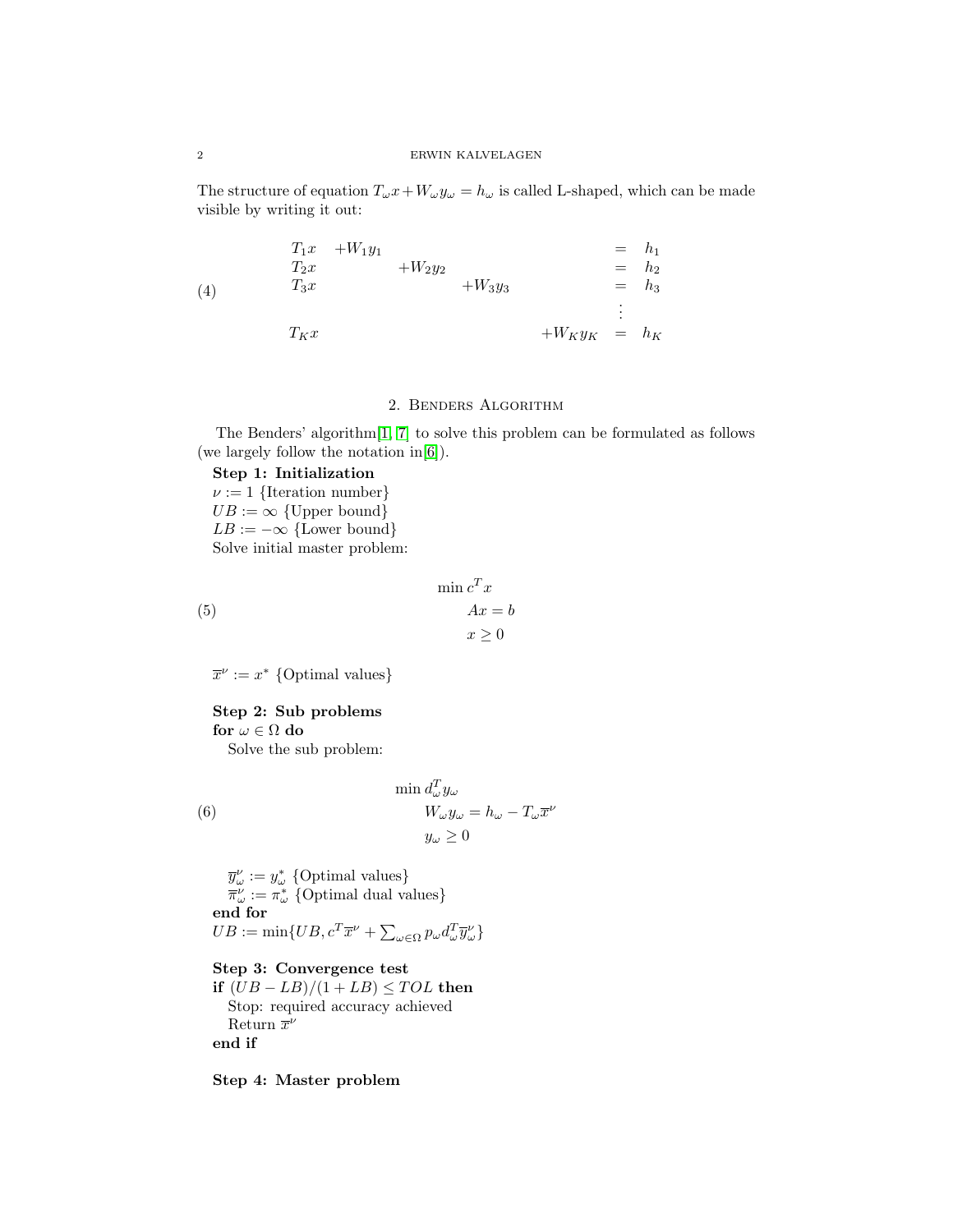Solve the Master problem:

$$
\min c^T x + \theta
$$
  
\n
$$
Ax = b
$$
  
\n(7)  
\n
$$
\theta \ge \sum_{\omega \in \Omega} p_{\omega} \left( -\overline{\pi}_{\omega}^{\ell} [T_{\omega} x + W_{\omega} \overline{y}_{\omega}^{\ell} - h_{\omega}] \right), \ell = 1, ..., \nu - 1
$$
  
\n
$$
x \ge 0
$$
  
\n
$$
\overline{x}^{\nu} := x^* \text{ {Optimal values}}
$$
  
\n
$$
\overline{\theta}^{\nu} := \theta^*
$$
  
\n
$$
LB := c^T \overline{x}^{\nu} + \overline{\theta}^{\nu}
$$

go to step 2.

If the subproblems are infeasible, we need to include slightly different formulated cuts. The optimality cuts shown here assume the subproblems could be solved to an optimal feasible solution.

#### 3. Example

The standard transportation model can be stated as:

TransPORT

\n
$$
\begin{array}{ll}\n\text{minimize} & \sum_{i,j} c_{i,j} x_{i,j} \\
\sum_{j} x_{i,j} = s_i \,\forall i \\
\sum_{i} x_{i,j} = d_j \,\forall j \\
x_{i,j} \geq 0\n\end{array}
$$

where  $c_{i,j}$  are the unit transportation costs,  $s_i$  is the supply at plant i and  $d_j$  is the demand at location j.

Now consider the case that demand  $d_j$  is stochastic. We assume that products are shipped before the actual demand is observed. After the products arrive at each location j, actual demand is known. If demand is not met, the sales is lost. If the shipment is larger than the final demand, then the remaining products need to be disposed of as they have no shelf life (i.e. they spoil). Unit disposal costs are known.

To model this, first assume we somehow know the demand. This means we can build a non-stochastic version of the model, also called the core model:

$$
\max \sum_{j} p_j Sales_j - \sum_{i,j} c_{i,j} Ship_{i,j} - \sum_{i} c_iProd_i - \sum_{j} c_j Waste_j
$$
  
\n
$$
Prod_i = \sum_{j} Ship_{i,j}
$$
  
\n(8) 
$$
Prod_i \le cap_i
$$
  
\n
$$
\sum_{i} Ship_{i,j} = Sales_j + Waste_j
$$
  
\n
$$
Sales_j \le demand_j
$$
  
\n
$$
Sales_j \ge 0, Ship_{i,j} \ge 0, Prod_i \ge 0, Waste_j \ge 0
$$

3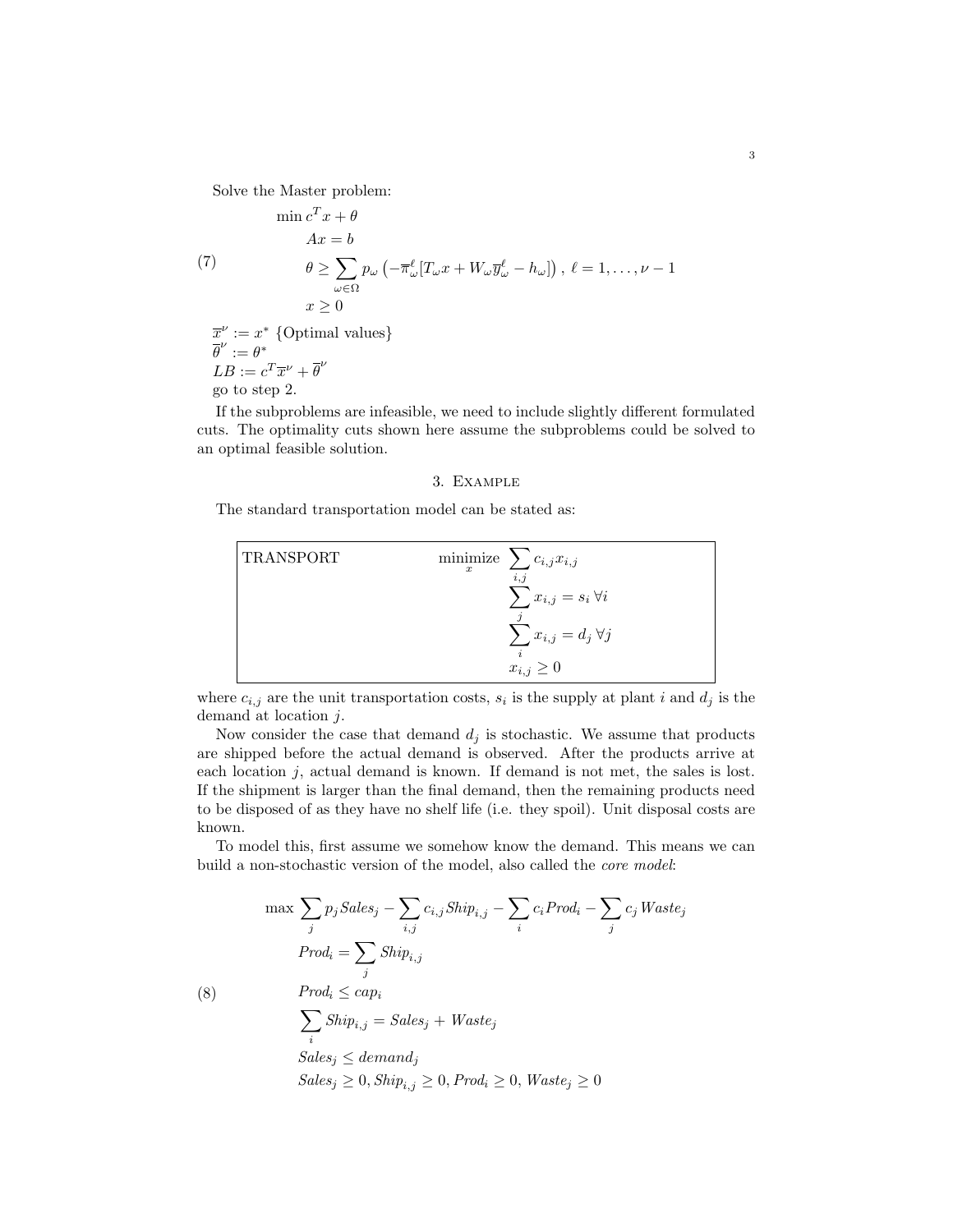#### 4 ERWIN KALVELAGEN

In this model we try to maximize profit, i.e. revenue minus costs, where costs can be broken down in production costs, transportation costs and waste disposal costs. This model is just a little bit more complex than the transportation model.

When we make  $demand_j$  stochastic, the problem becomes more involved. We assume there are three scenarios: pessimistic, average and optimistic. The deterministic equivalent of the stochastic model could look like:

$$
\max \text{Profit} = \sum_{j,\omega} p_j \text{prob}_{\omega} \text{Sales}_{j,\omega} - \sum_{i,j} c_{i,j} \text{Ship}_{i,j} \n- \sum_{i} c_i \text{Prod}_i - \sum_{j,\omega} c_j \text{prob}_{\omega} \text{Waste}_{j,\omega} \n\text{Prod}_i = \sum_{j} \text{Ship}_{i,j} \n\text{Prod}_i \leq cap_i \n\sum_{i} \text{Ship}_{i,j} = \text{Sales}_{j,\omega} + \text{Waste}_{j,\omega} \n\text{Sales}_{j,\omega} \leq \text{demand}_j \n\text{Sales}_{j,\omega} \geq 0, \text{Ship}_{i,j} \geq 0, \text{Prod}_i \geq 0, \text{Waste}_{j,\omega} \geq 0
$$

The following model implements the core model and the deterministic equivalent formulation in GAMS:

3.0.[1](#page-3-0). Model stochlp.gms.  $<sup>1</sup>$ </sup>

```
$ontext
   Transportation problem with stochastic demands.
   Simple three scenario problem.
   Erwin Kalvelagen, January 2003
$offtext
sets
  i 'factories' /f1*f3/
  j 'distribution centers' /d1*d5/
  s 'scenarios' /lo,mid,hi/
;
parameter capacity(i) /f1 500, f2 450, f3 650/;
table demand(j,s) 'possible outcomes for demand'
      lo mid hi
  d1 150 160 170
  d2 100 120 135
  d3 250 270
  d4 300 325 350
  d5 600 700 800
;
parameter prob(s) 'probabilities' /
  lo 0.25
   mid 0.5
   hi 0.25
/;
table transcost(i, j) 'unit transportation cost'
```
<span id="page-3-0"></span> $1$ <http://www.amsterdamoptimization.com/models/stochbenders/stochlp.gms>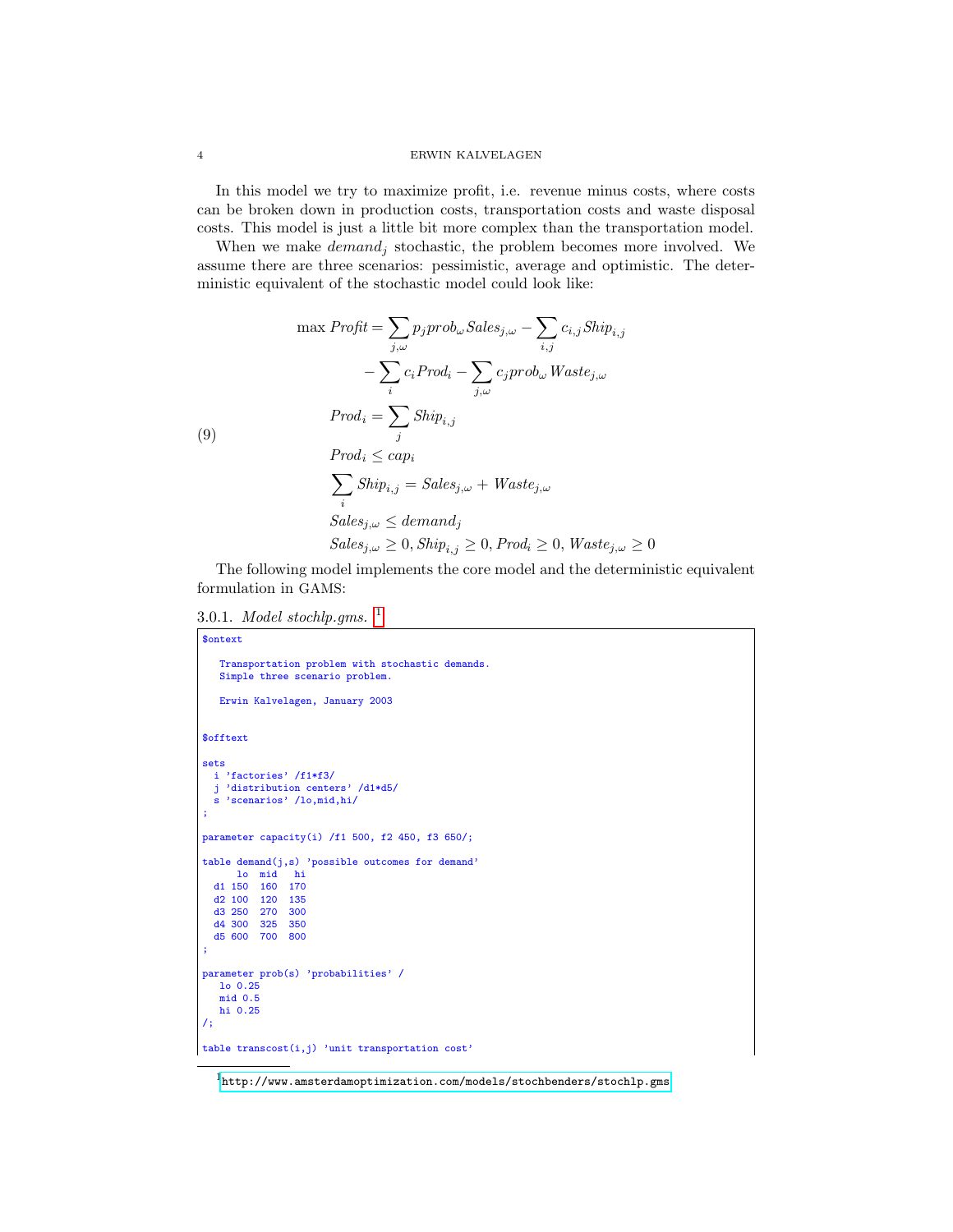```
d1 d2 d3 d4 d5
f1 2.49 5.21 3.76 4.85 2.07
   f2 1.46 2.54 1.83 1.86 4.76
        f3 3.26 3.08 2.60 3.76 4.45
 ;
 scalar prodcost 'unit production cost' /14/;
scalar price 'sales price' /24/;
scalar wastecost 'cost of removal of overstocked products' /4/;
 *-----------------------------------------------------------------------
* first we formulate a non-stochastic version of the model
 * we just use 'mid' values for the demand.
 *-----------------------------------------------------------------------
variables<br>\sinh(i, j)ship(i,j) 'shipments'<br>product(i) 'production'<br>sales(j) 'sales (actually sold)'<br>waste(j) 'overstocked products'
   profit
 ;
positive variables ship,product,sales,waste;
equations
    obj
    production(i)
    selling(j)
 ;
 obj.. profit =e= sum(j, price*sales(j)) - sum((i,j), transcost(i,j)*ship(i,j))
- sum(j, wastecost*waste(j)) - sum(i,prodcost*product(i));
 production(i).. product(i) =e= sum(j, ship(i,j));
product.up(i) = capacity(i);
\text{selling}(j) \ldots \text{ sum}(i, \text{ship}(i,j)) = e = \text{ sales}(j) + \text{waste}(j);sales.up(j) = demand(j,'mid');model nonstoch /obj,production,selling/;
 solve nonstoch maximizing profit using lp;
display ship.l,product.l,sales.l,waste.l;
 *-----------------------------------------------------------------------
 * now we formulate a stochastic version of the model
 * We form here the deterministic equivalent
                                                                  *-----------------------------------------------------------------------
variables
     salesw(j,s) 'stochastic version of sales'
wastew(j,s) 'stochastic version of waste'
    received(j) 'amount of product received in distribution center'
 ;
positive variable salesw,wastew;
 equations
   .<br>objw
    sellingw(j,s)
   receive(j)
 ;
objw.. profit =e= sum((j,s),price*prob(s)*salesw(j,s))
                      - sum((i,j), transcost(i,j)*ship(i,j))- sum((j,s), wastecost*prob(s)*wastew(j,s))
- sum(i,prodcost*product(i));
\vert receive(j).. received(j) =e= sum(i, ship(i,j));
```
5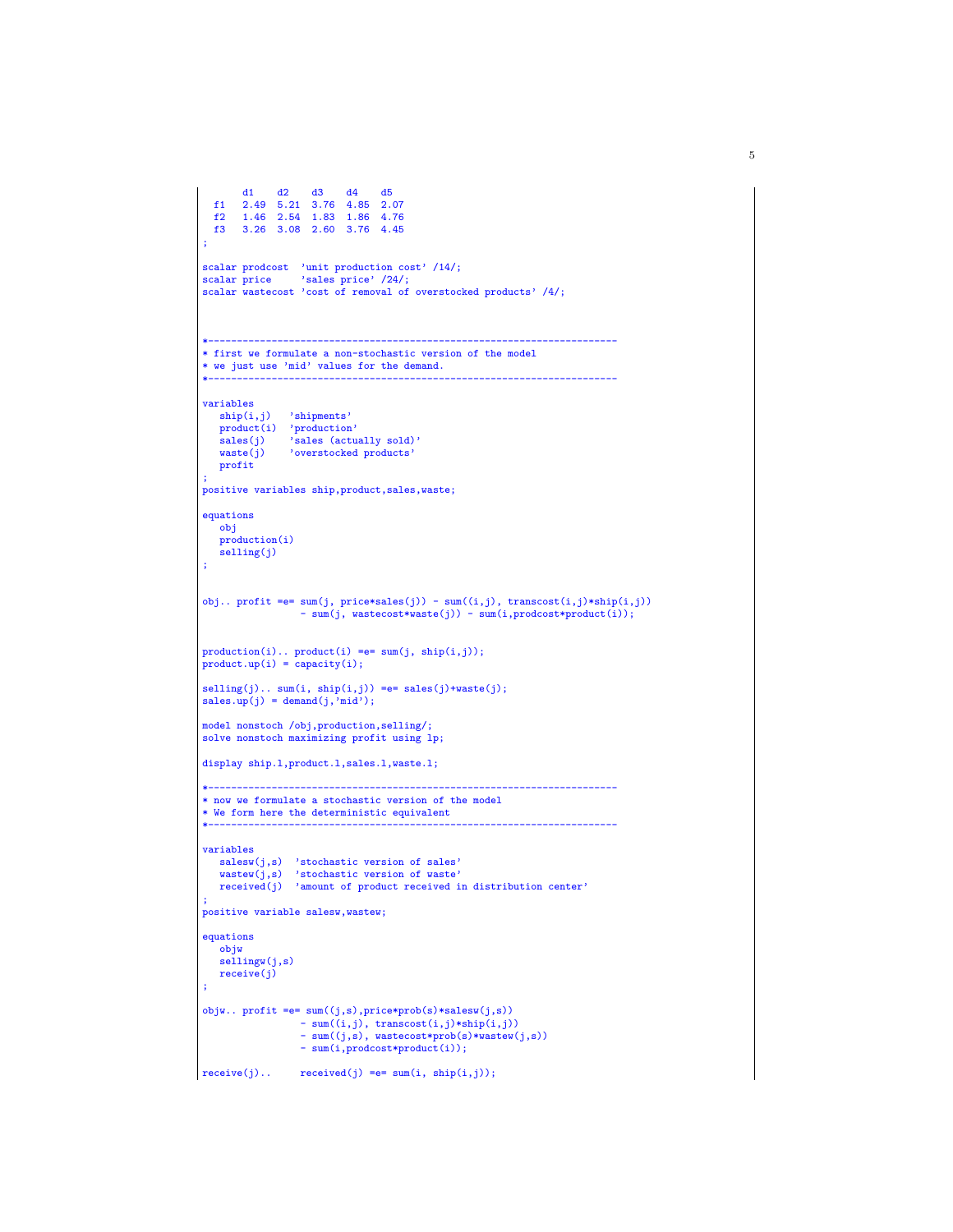```
sellingw(j,s).. received(j) =e= salesw(j,s)+wastew(j,s);
salesw.up(j,s) = demand(j,s);model stoch /objw,production,receive,sellingw/;
solve stoch maximizing profit using lp;
display ship.1,product.1,salesw.1,wastew.1,profit.1;
```
The optimal levels for the stage one variables from the deterministic model are:

|           | 113 VARIABLE ship.L shipments |         |         |         |         |
|-----------|-------------------------------|---------|---------|---------|---------|
|           | d1                            | d2      | d3      | d4      | d5      |
| f1<br> f2 | 150,000                       |         |         | 300,000 | 500,000 |
| f3        |                               | 100,000 | 270,000 |         | 100,000 |

### 4. Benders formulation

This model is quite easily to solve using Benders' Decomposition in GAMS. A complete formulation is given below.

4.0.2. Model stochbenders.gms. [2](#page-5-0)

```
$ontext
    Benders decomposition applied to a two-stage
    stochastic linear programming problem.
    Erwin Kalvelagen, januari 2003
$offtext
sets
 i 'factories' /f1*f3/
  j 'distribution centers' /d1*d5/
  s 'scenarios' /lo,mid,hi/
;
parameter capacity(i) /f1 500, f2 450, f3 650/;
table demand(j,s) 'possible outcomes for demand'
   lo mid hi
d1 150 160 170
  d2 100 120 135
  d3 250 270 300
  d4 300 325 350
  d5 600 700 800
;
parameter prob(s) 'probabilities' /
   lo 0.25
   mid 0.5
   hi 0.25
/;
table transcost(i,j) 'unit transportation cost'
d1 d2 d3 d4 d5
f1 2.49 5.21 3.76 4.85 2.07
 f2 1.46 2.54 1.83 1.86 4.76
      f3 3.26 3.08 2.60 3.76 4.45
;
```
<span id="page-5-0"></span> $^2$ <http://www.amsterdamoptimization.com/models/stochbenders/stochbenders.gms>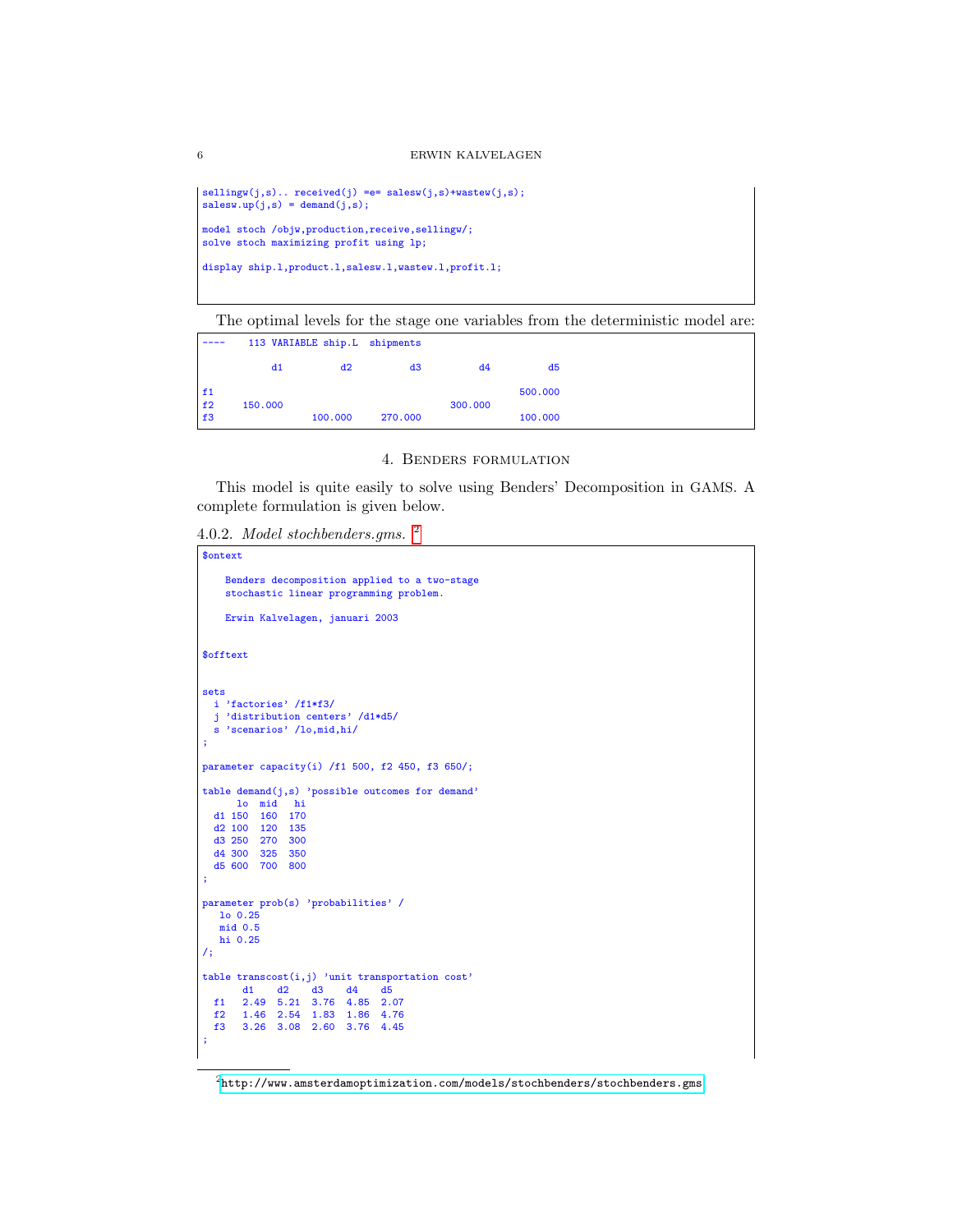```
scalar prodcost 'unit production cost' /14/;
 scalar price 'sales price' /24/;
 scalar wastecost 'cost of removal of overstocked products' /4/;
 *-----------------------------------------------------------------------
 * Form the Benders master problem
                                                        *-----------------------------------------------------------------------
 set
   iter 'max Benders iterations' /iter1*iter25/
   dyniter(iter) 'dynamic subset'
 ;
positive variables<br>ship(i,j)ship(i,j) 'shipments'<br>product(i) 'production
                       'production'
   slackproduct(i) 'slack'<br>received(j) 'quanti
                        'quantity sent to market'
 ;
free variables
   zmaster \qquad 'objective variable of master problem'<br>theta \qquad'extra term in master obj'
                     'extra term in master obj'
 ;
equations
                       'master objective function'
   production(i) 'calculate production in each factory'
                       'calculate quantity to be send to markets'
 prodcap(i) 'production capacity'
optcut(iter) 'Benders optimality cuts'
;
parameter
   cutconst(iter) 'constants in optimality cuts'
   cutcoeff(iter,j) 'coefficients in optimality cuts'
 ;
masterobj..
    zmaster =e= sum((i,j), transcost(i,j)*ship(i,j))+ sum(i,prodcost*product(i)) + theta;
receive(j).. receive(j) = e= sum(i, ship(i,j));production(i).. product(i) =e= sum(j, ship(i,j));
 prodcap(i).. product(i) + slackproduct(i) =e= capacity(i);
optcut(dyniter).. theta =g= cutconst(dyniter) +
                                   sum(j, cutcoeff(dyniter,j)*received(j));
 model masterproblem /masterobj, receive, production, prodcap, optcut/;
 *-----------------------------------------------------------------------
 * Form the Benders' subproblem
 * Notice in equation selling we use the level value received.l, i.e.
 * this is a constant
                           *-----------------------------------------------------------------------
positive variables
     sales(j) 'sales (actually sold)'
waste(j) 'overstocked products'
   slacksales(j) 'slack'
 ;
free variables
                       'objective variable of sub problem'
e value<br>
zsub<br>
;
equations<br>subobj<br>selling(j)
                       'subproblem objective function'
   \text{selling}(j) 'part of received is sold'<br>selmax(i) 'upperbound on sales'
                       'upperbound on sales'
 ;
parameter demnd(j) 'demand';
```
7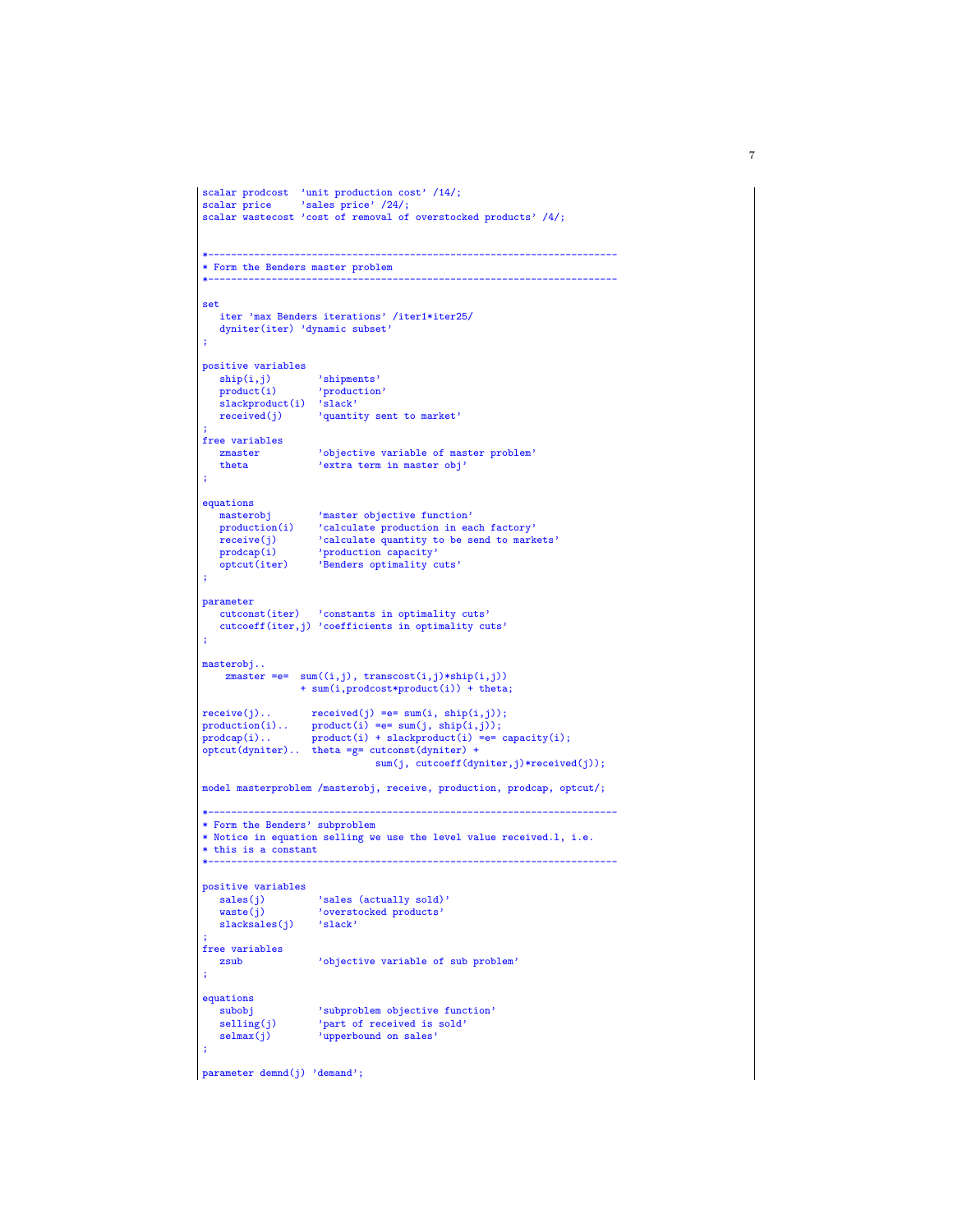```
subobj..
   zsub =e= -sum(j, price*sales(j)) + sum(j, wastecost*waste(j));selling(j).. sales(j) + waste(j) =e= received.l(j);
selmax(j).. sales(j) + slacksales(j) =e= demnd(j);
model subproblem /subobj,selling,selmax/;
*-------------------------------------------------------------------
* solver options
                                       *-------------------------------------------------------------------
option limrow = 0;
\phi option limcol = 0;
subproblem.solprint = 2;
masterproblem.solprint = 2;
subproblem.solvelink = 2;
masterproblem.solvelink = 2;
*-------------------------------------------------------------------
* Benders algorithm
*-------------------------------------------------------------------
*
* step 1: solve master without cuts
*
display "-----------------------------------------------------------------",
         "Master without cuts",
           "-----------------------------------------------------------------";
dyniter(iter) = NO;
cutconst(iter) = 0;
cutcoeff(iter,j) = 0;
theta.fx = 0;
solve masterproblem minimizing zmaster using lp;
display zmaster.1;
*
* repair bounds
*
theta.lo = -INF;
theta.up = INF;
scalar lowerbound /-INF/;
scalar upperbound /INF/;
parameter objsub(s);
scalar objmaster;
objmaster = zmaster.l;
scalar iteration;
scalar done /0/;
loop(iter$(not done),
   iteration = ord(iter);<br>display "---------------
                                                 display "-----------------------------------------------------------------",
             iteration,
                                                                     "-----------------------------------------------------------------";
*
* solve subproblems
*
   dyniter(iter) = yes;
    loop(s,
demnd(j) = demand(j,s);
```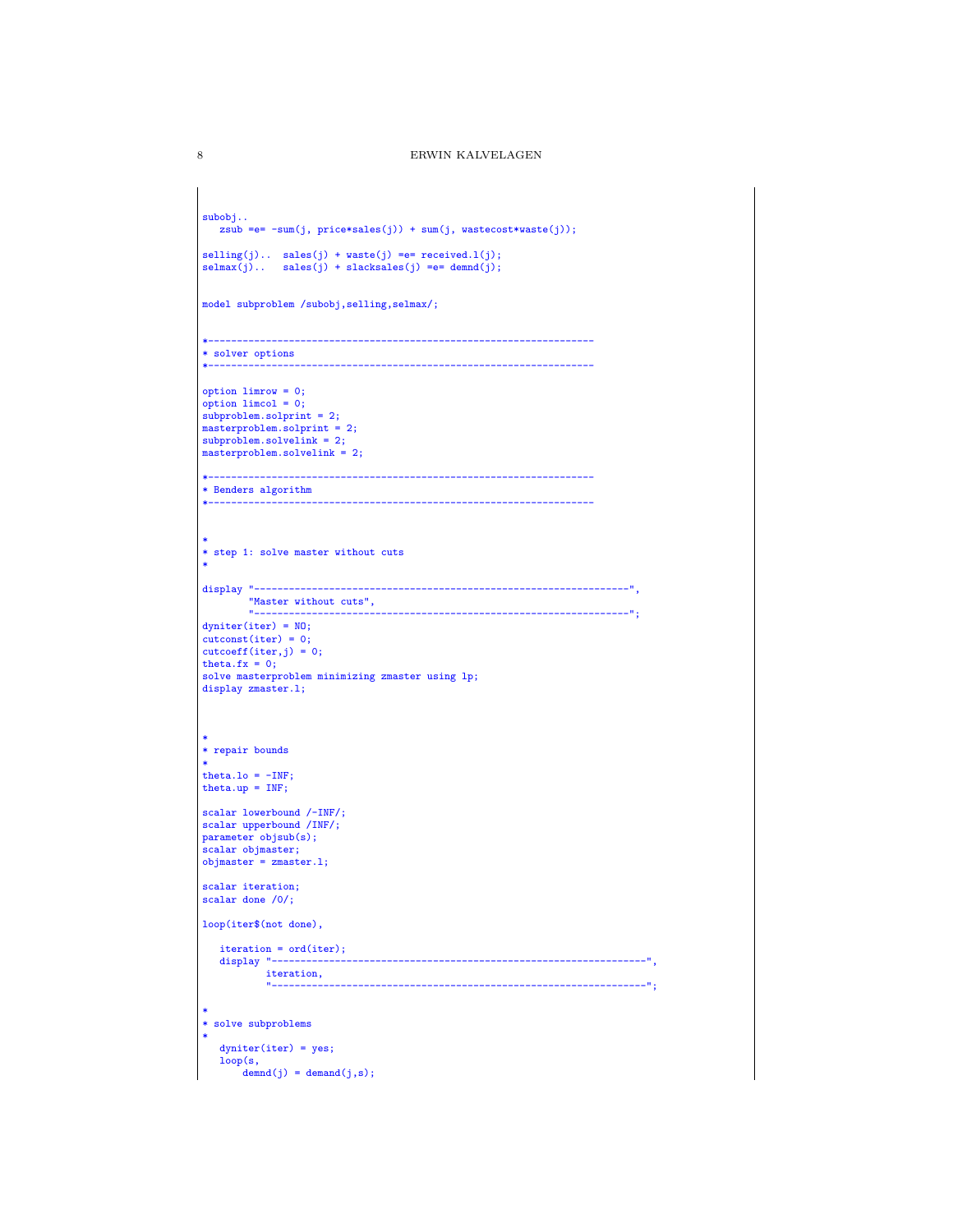```
solve subproblem minimizing zsub using lp;
       objsub(s) = zsub.1;
       \text{cutconst}(\text{iter}) = \text{cutconst}(\text{iter}) - \text{prob(s)} * \text{sum}(j, (-\text{selmax.m}(j)) * \text{demand}(j, s));cutoff(iter,j) = cutcoeff(iter,j) - prob(s)*(-selling.m(j)););
   upperbound = min(upperbound, objmaster + sum(s, prob(s)*objsub(s)));
*
* convergence test
*
   display lowerbound, upperbound;
  if( (upperbound-lowerbound) < 0.001*(1+abs(lowerbound)),
       display "Converged";
done = 1;
   else
*
* solve masterproblem
*
      solve masterproblem minimizing zmaster using lp;
      display ship.1;
       lowerbound = zmaster.l;
objmaster = zmaster.l-theta.l;
  );
);
abort$(not done) "Too many iterations";
display "--------------------------
         "Optimal stage one solution",
         "-----------------------------------------------------------------",
        ship.l;
```
The optimal levels for the stage one variables from this formulation are:

|          | 221 VARIABLE ship.L shipments |         |         |         |         |
|----------|-------------------------------|---------|---------|---------|---------|
|          | d1                            | d2      | d3      | d4      | d5      |
| f1<br>f2 | 150,000                       |         |         | 300,000 | 500,000 |
| f3       |                               | 100,000 | 270,000 |         | 100,000 |

## 5. Dual subproblem

In the model above we used a primal subproblem and its marginals (duals) in the calculation of the cuts. We can also solve a dual subproblem directly. Such a problem can be formulated as:

```
\mathcal{L}^{\mathcal{L}}(\mathcal{L}^{\mathcal{L}}) is the contribution of the contribution of the contribution of the contribution of the contribution of the contribution of the contribution of the contribution of the contribution of the cont
* Dual subproblem
*-------------------------------------------------------------------
variables<br>pi_selling(j)
     pi_selling(j) 'dual of equation selling'
                                      'dual of equation selmax'
;
equations
     dualobj
     dualcon(j)
;
```